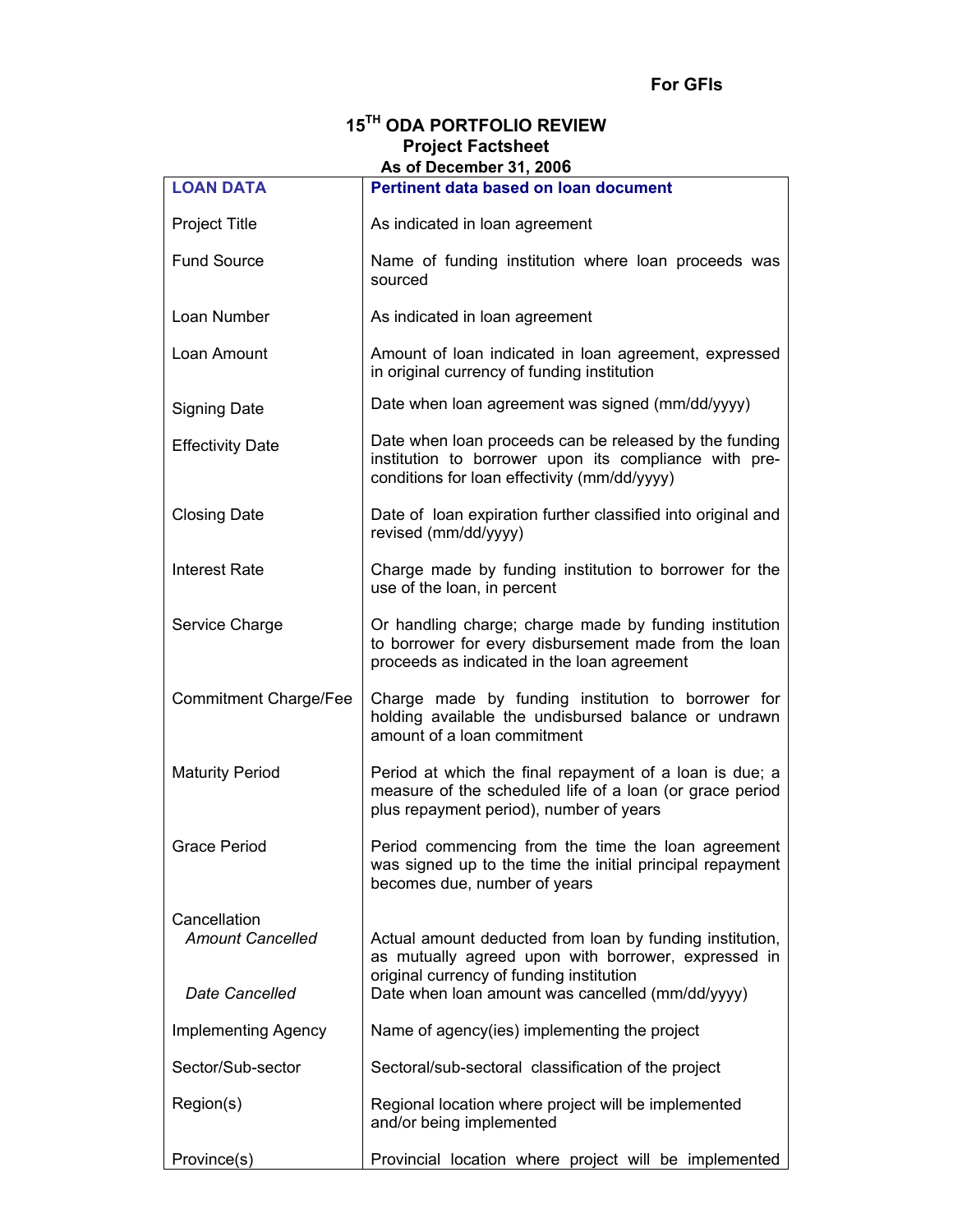|                                                   | and/or being implemented                                                                                                                                                                                                                                                 |
|---------------------------------------------------|--------------------------------------------------------------------------------------------------------------------------------------------------------------------------------------------------------------------------------------------------------------------------|
| <b>Beneficiaries</b>                              | Target group of people where the project is planned to<br>bring benefits, and quantity to the extent possible                                                                                                                                                            |
| Objective(s)                                      | Brief description of the new conditions that will be<br>realized/achieved<br>project completion,<br>upon<br>when<br>beneficiaries utilize the project outputs                                                                                                            |
| Description                                       | Brief project description to cover overall physical output,<br>project components, inputs and other important aspects<br>of the project. (Please limit to a maximum of 50 words)                                                                                         |
| <b>PROJECT</b><br><b>COMPONENTS</b><br>Components |                                                                                                                                                                                                                                                                          |
| Output Indicators                                 | Components of the project as identified in project<br>documents<br>Major<br>output<br>indicator<br>per<br>component<br>where<br>accomplishment is to be measured as identified in                                                                                        |
| Cost                                              | project document<br>Equivalent cost of components identified in project                                                                                                                                                                                                  |
| Target at end of Project<br>Original              | documents or project appraisal reports, in P million<br>Target quantity to be accomplished per major output<br>indicator as originally agreed between implementing<br>agency and funding institution based on approved project<br>documents or project appraisal reports |
| Revised                                           | Adjusted target to be accomplished per major output<br>indicator based on revised plan as agreed between<br>implementing agency and funding<br>institution,<br>as<br>approved by the Investment Coordination Committee<br>(ICC).                                         |
| <b>PROJECT COST</b>                               |                                                                                                                                                                                                                                                                          |
| Total                                             | Sum of Foreign Exchange component in peso equivalent<br>and Local cost of the project, in P million.                                                                                                                                                                     |
| Forex                                             | Foreign Exchange requirement of the project, in P million                                                                                                                                                                                                                |
| Local                                             | Local cost requirement of the project, in P million<br>Peso equivalent of one (1) US\$ or currency of funding                                                                                                                                                            |
| <b>Conversion Rate</b>                            | institution (whichever is applicable).                                                                                                                                                                                                                                   |
| <b>ICC-Approved Cost</b>                          | Cost indicated in original ICC-approved document, in<br>P million                                                                                                                                                                                                        |
| Loan Agreement Cost                               | Cost indicated in the loan agreement, in P million                                                                                                                                                                                                                       |
| Revised ICC-Approved                              | Revised project cost as approved by ICC, indicate date<br>of ICC concurrence and/or re-appraisal, in P million and                                                                                                                                                       |
| Cost                                              | mm/dd/yyyy                                                                                                                                                                                                                                                               |
| Loan Proceeds                                     | Sum of loan proceeds expressed in original currency of<br>the funding institution                                                                                                                                                                                        |
| GOP                                               | Sum of GOP counterpart funds from GFI and sub-<br>borrowers, in P million                                                                                                                                                                                                |
| <b>IMPLEMENTATION</b><br><b>SCHEDULE</b>          |                                                                                                                                                                                                                                                                          |
| <b>Project Start Date</b>                         | Date when project is scheduled to start as agreed<br>between the implementing agency and funding institution                                                                                                                                                             |
| <b>Physical Completion</b><br>Date                | (mm/yyyy)<br>Date when project is scheduled to be completed as<br>agreed between implementing agency and funding<br>institution,<br>classified<br>as 'Original' and 'Revised'<br>(mm/yyyy)                                                                               |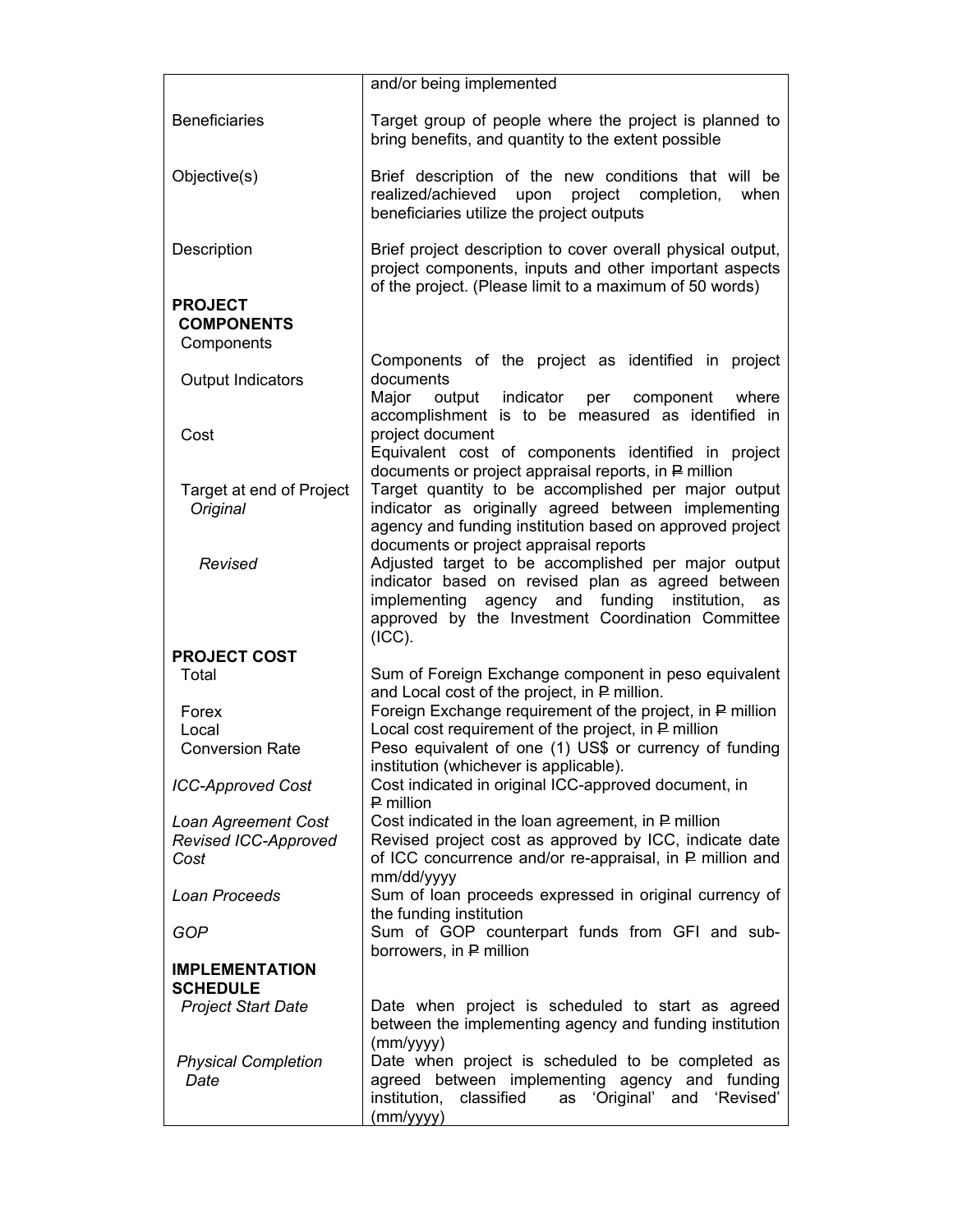### **15TH ODA PORTFOLIO REVIEW Table 1 Regional Disaggregation of Projects GFI Name As of December 31, 2006**

 $\mathsf{r}$ 

| <b>PROJECT TITLE</b>                              | As indicated in loan agreement                                                                                                                                                                                                                  |
|---------------------------------------------------|-------------------------------------------------------------------------------------------------------------------------------------------------------------------------------------------------------------------------------------------------|
| <b>LOCATION</b>                                   | Regional location where project will be implemented<br>and/or being implemented                                                                                                                                                                 |
| <b>PROJECT COST</b><br>TP<br>LP<br><b>GOP</b>     | Sum of funds from loan proceeds and<br>peso<br>counterpart, in P million.<br>Amount financed by loan from funding institution, in<br>$P$ million<br>Local counterpart of the project, in Pmillion                                               |
| <b>IMPLEMENTATION</b><br><b>SCHEDULE</b><br>Start | Date when project is scheduled to start as agreed<br>between the implementing agency and the funding<br>institution (mm/dd/yyyy)                                                                                                                |
| Completion                                        | Date when project is scheduled to be completed as<br>agreed between implementing agency and funding<br>institution, classified<br>as 'Original' and 'Revised'<br>(mm/yyy)                                                                       |
| <b>REMARKS</b>                                    | Justifications/explanations for any deviations, if any, in<br>the project cost and implementation schedule as<br>compared with those indicated in the Project<br>Factsheet, and issues/problems encountered which<br>resulted in said deviation |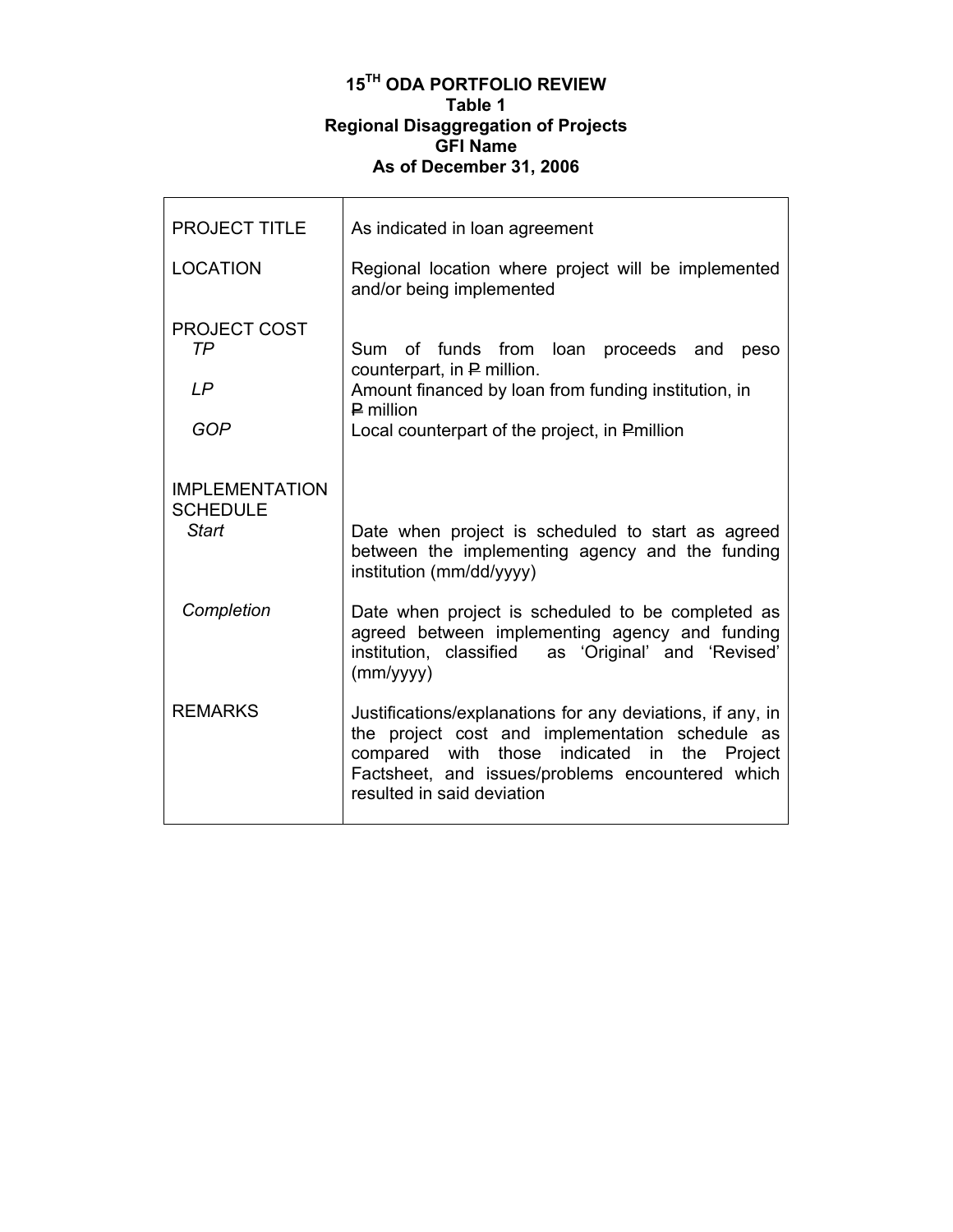#### **15th ODA PORTFOLIO REVIEW Table 2 Budget Forecast and Physical Targets GFI Name As of December 31, 2006**

| <b>PROJECT TITLE</b>                                         | As indicated in loan agreement                                                                                                                                                                                                       |
|--------------------------------------------------------------|--------------------------------------------------------------------------------------------------------------------------------------------------------------------------------------------------------------------------------------|
| <b>TOTAL COST</b>                                            | ICC-Approved Cost and Loan Agreement (L/A) Cost,<br>classified as funds from loan proceeds and GOP<br>counterpart, in P million                                                                                                      |
| <b>ICC-Approved Cost</b>                                     | Project cost indicated in ICC-approved document<br>further classified into 'Original' and 'Revised', in P<br>million                                                                                                                 |
| L/A Cost                                                     | Project cost indicated in loan agreement, in P million                                                                                                                                                                               |
| <b>ALLOCATION</b>                                            | Authorization issued by the GFI Board, which allows<br>an agency to incur obligations for specified amounts,<br>classified into funds provided through loan proceeds<br>and GOP counterpart                                          |
| As of December 31,<br>2005<br>CY2006                         | Cumulative total approved allocation since project<br>start up to December 2005, in P million<br>Approved allocation for the reporting period, in $\mathsf{P}$<br>million                                                            |
| <b>MULTI-YEAR</b><br><b>REQUIREMENT</b><br><b>FORECAST</b>   | Projected financial requirements per year from<br>CY2007 to CY2011, and future years, classified as<br>loan proceeds and GOP counterpart, Pmillion                                                                                   |
| <b>ACTUAL PHYSICAL</b><br><b>ACCOMPLISHMENT</b>              |                                                                                                                                                                                                                                      |
| As of December 31,<br>2005<br>CY2006                         | Actual physical accomplishment since the start of the<br>project up to the end of December 2005, in %<br>Actual physical accomplishment during the particular<br>reporting period, in %.                                             |
| <b>PROJECTED</b><br><b>PHYSICAL</b><br><b>ACCOMPLISHMENT</b> | Physical targets for the remaining years from<br>CY2007 to CY2011, and future years, in %. In case<br>annual physical targets could not be expressed in<br>overall percentage, please indicate target, based on<br>output indicators |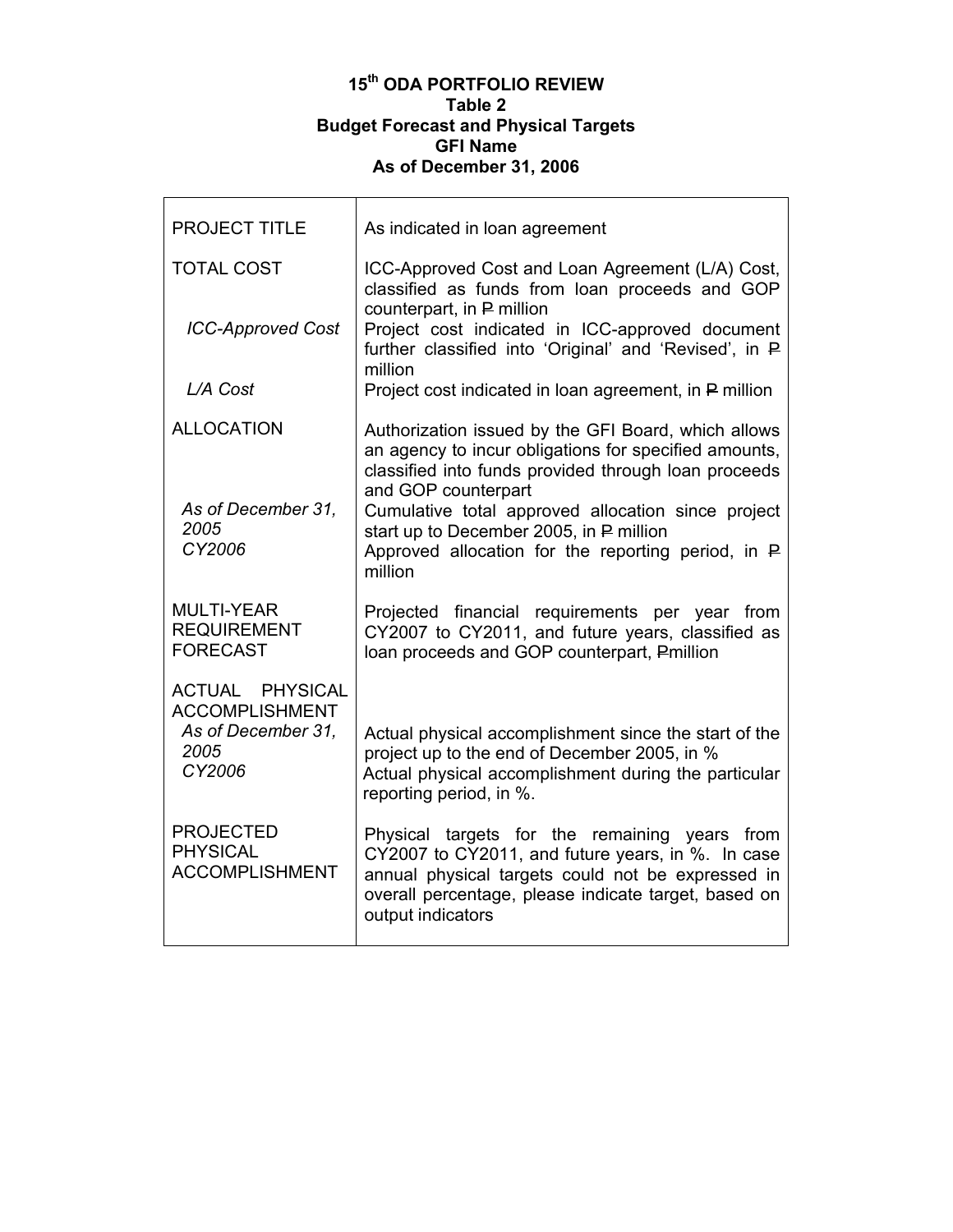## **15th ODA PORTFOLIO REVIEW Table 3A Financial Status of Projects GFI Name As of December 31, 2006**

| <b>PROJECT TITLE</b>                                        | As indicated in loan agreement                                                                                                                                                                                                                                        |
|-------------------------------------------------------------|-----------------------------------------------------------------------------------------------------------------------------------------------------------------------------------------------------------------------------------------------------------------------|
| <b>ALLOCATION</b>                                           | Authorization issued by the GFI Board, which allows<br>an agency to incur obligations for specified amounts,<br>classified into funds provided through loan proceeds<br>and GOP counterpart                                                                           |
| As of December 31,<br>2005<br>CY2006                        | Cumulative amount approved from start of the project<br>up to end of CY 2005, in Pmillion<br>Amount approved for the reporting period, in Pmillion                                                                                                                    |
| <b>OBLIGATIONS</b>                                          | Liabilities legally incurred and committed to be paid<br>by the agency either immediately or in the future to<br>the sub-borrowers                                                                                                                                    |
| As of December 31,<br>2005<br>CY2006                        | Cumulative obligations incurred from the start of the<br>project up to the end of CY2005, in P million<br>Obligations incurred by the project for the reporting<br>period, in P million                                                                               |
| <b>EXPENDITURES</b><br>As of December 31,<br>2005<br>CY2006 | Actual amount expended for the project<br>Cumulative actual amount expended/utilized by the<br>project from the start of the project up to end of<br>CY2005, in P million<br>Actual amount expended/utilized by the project for the<br>reporting period, in P million |
|                                                             |                                                                                                                                                                                                                                                                       |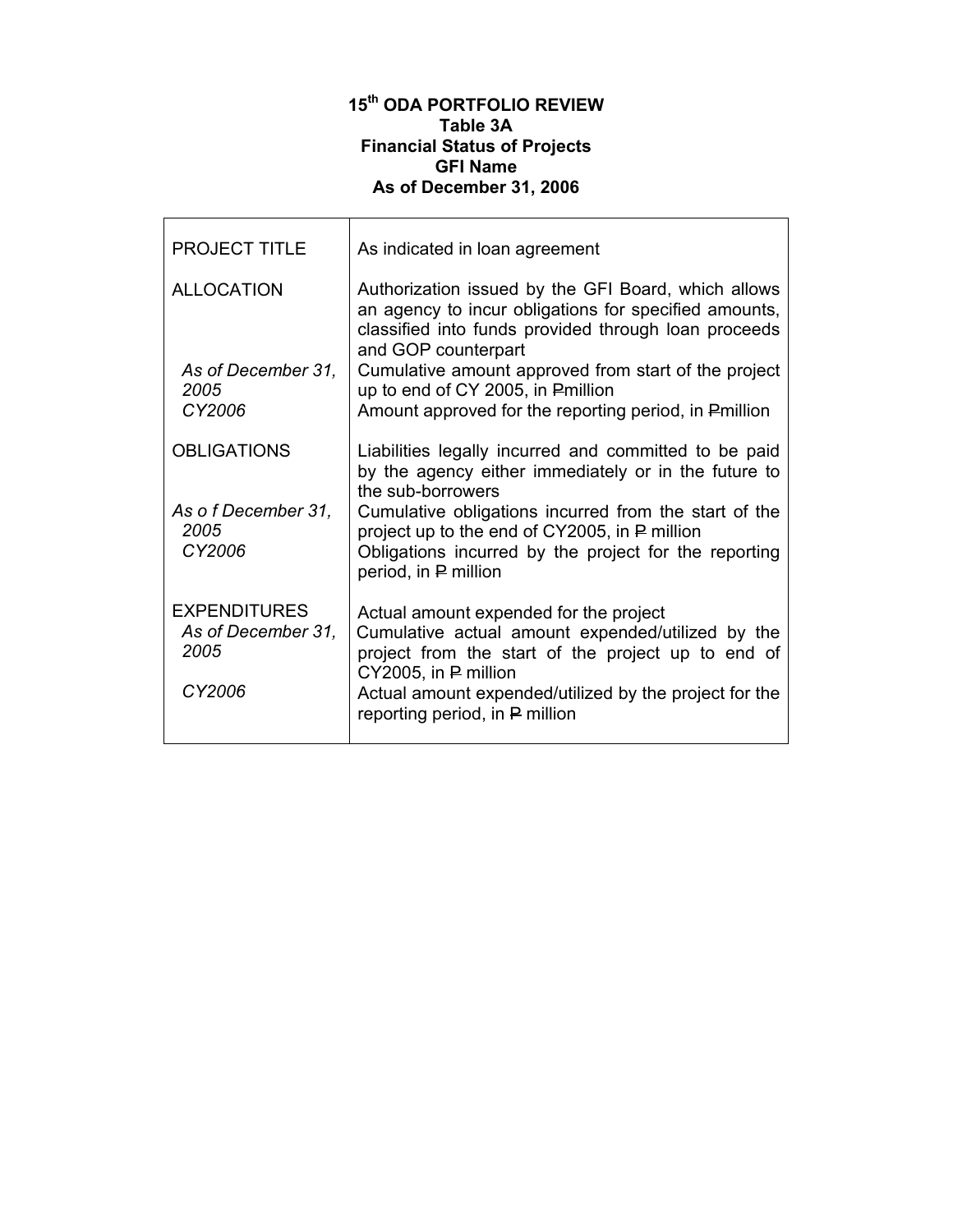#### **15th ODA PORTFOLIO REVIEW Table 3B Physical Targets and Actual Accomplishments of Projects GFI Name As of December 31, 2006**

| <b>PROJECT TITLE</b>                                    | As indicated in loan agreement                                                                                                                                                                                                                                                                                                                                                                                                                                              |
|---------------------------------------------------------|-----------------------------------------------------------------------------------------------------------------------------------------------------------------------------------------------------------------------------------------------------------------------------------------------------------------------------------------------------------------------------------------------------------------------------------------------------------------------------|
| <b>TARGET</b><br>As of December 31,<br>2005<br>CY2006   | Estimated physical targets which could be derived<br>from the project S-curve. In case annual physical<br>targets could not be expressed in overall percentage,<br>please indicate target, based on output indicators<br>Cumulative target since the start of the project up to<br>the end of CY 2005, in %<br>Physical target or output during the particular<br>reporting period, in %                                                                                    |
| <b>ACTUAL</b><br>As of December 31,<br>2005<br>CY2006   | Overall physical accomplishment or output of the<br>project<br>Cumulative physical accomplishment or output since<br>the start of the project up to the end of December<br>2005, in %<br>Physical accomplishment or output during<br>the<br>particular reporting period, in %.                                                                                                                                                                                              |
| <b>SLIPPAGE</b><br>As of December 31,<br>2005<br>CY2006 | target and actual<br>Variance<br>between<br>physical<br>accomplishment or output of the project<br>Overall slippage since the start of the project up to the<br>end of CY 2005, in %<br>Slippage of the project during the particular reporting<br>period, in %.                                                                                                                                                                                                            |
| <b>REMARKS</b>                                          | Indicate whether the project would be completed on<br>schedule, or when slippage occurs, the extent and<br>factors causing such slippage. In case no physical<br>accomplishment or output was generated as of the<br>reporting period, please indicate preparatory activities<br>being undertaken such as: (1) preparation of work<br>requirements;<br>(2)<br>plan/financial<br>selection<br>οf<br>consultants; etc. Please indicate also the status of<br>said activities. |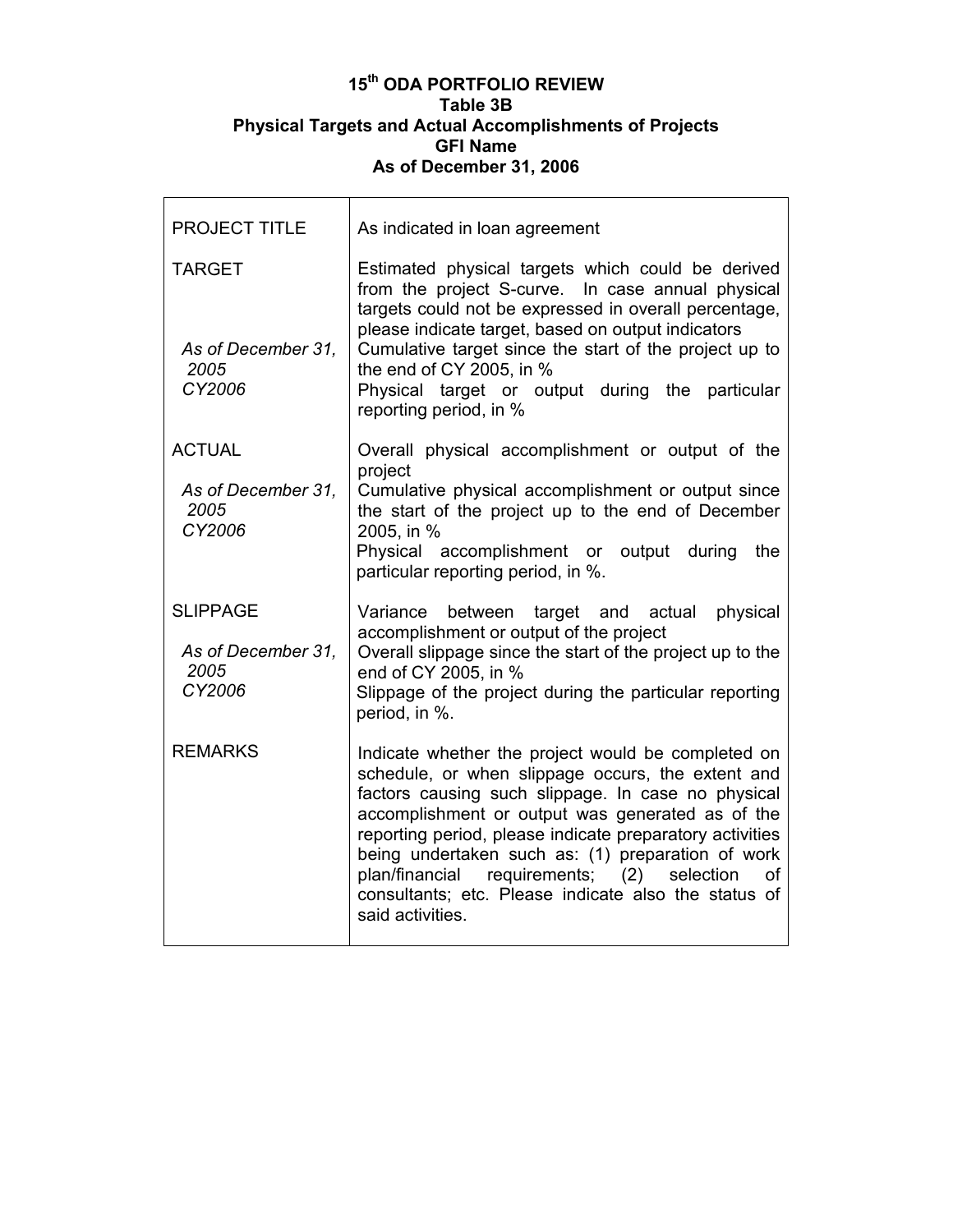#### **15th ODA PORTFOLIO REVIEW Table 4 Physical Outputs of Projects GFI Name As of December 31, 2006**

| <b>PROJECT TITLE</b>                 | As indicated in loan agreement                                                                                                                                                                                                              |
|--------------------------------------|---------------------------------------------------------------------------------------------------------------------------------------------------------------------------------------------------------------------------------------------|
| <b>OUTPUT INDICATOR</b>              | Major output indicator per component where<br>accomplishment is to be measured as indicated in<br>project documents, i.e., number of SMEs<br>provided/extended with loans (DBP), number of<br>LGUs provided/extended with loans (LBP), etc. |
| <b>TARGET</b>                        | Target quantity to be accomplished as agreed<br>between implementing agency and funding<br>institution, if any                                                                                                                              |
| As of December 31,<br>2005<br>CY2006 | Cumulative quantity to be accomplished from the<br>start of the project up to the end of CY 2005<br>Target quantity to be accomplished during the<br>particular reporting period                                                            |
| <b>ACTUAL</b>                        |                                                                                                                                                                                                                                             |
| As of December 31,<br>2005<br>CY2006 | Cumulative actual quantity accomplished from the<br>start of the project up to the end of December 2005<br>Actual quantity accomplished during the particular<br>reporting period                                                           |
| <b>REMARKS</b>                       | Indicate whether the target quantity would be<br>delivered as scheduled, and if not, the factors that<br>affected its delivery on time                                                                                                      |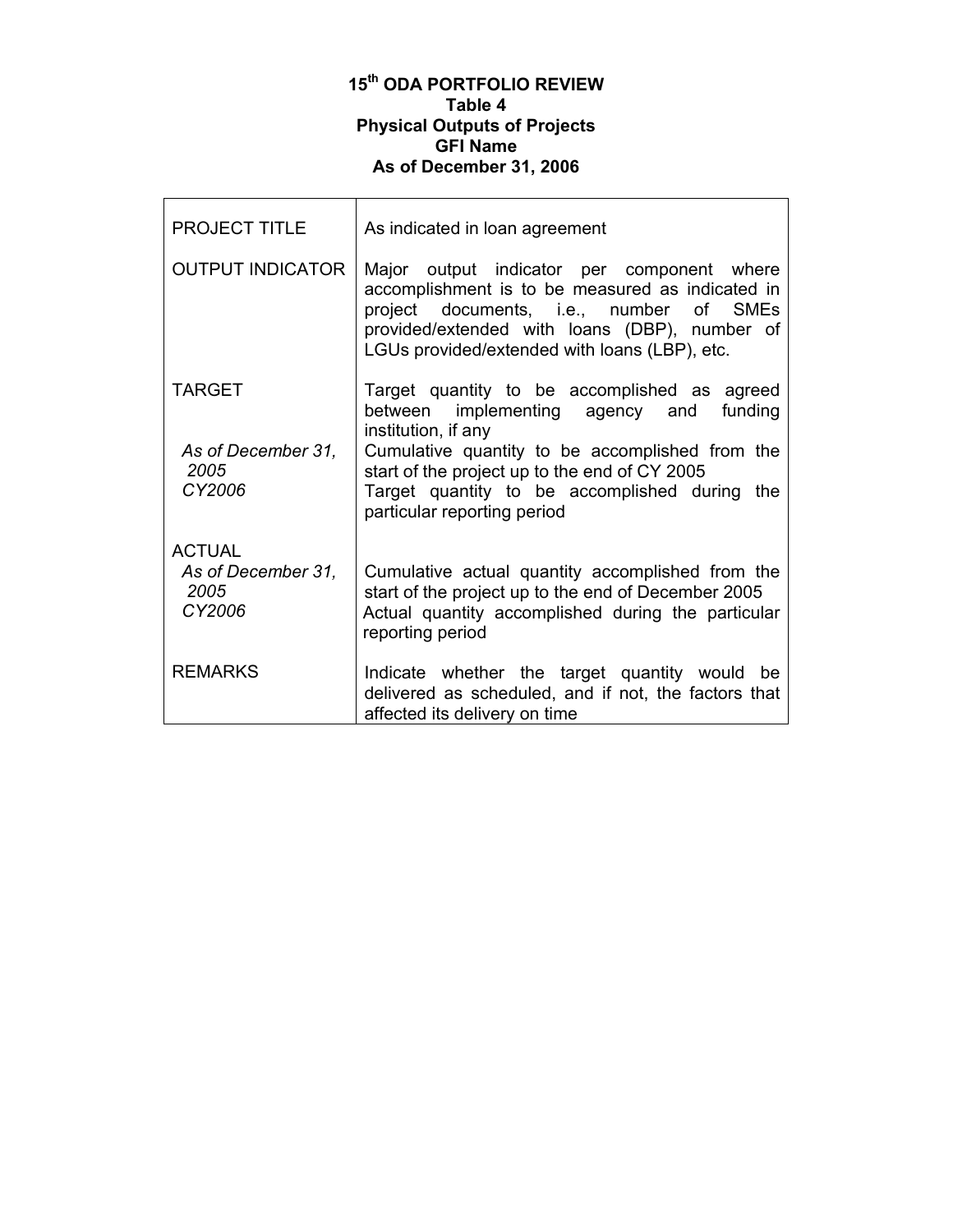#### **15th ODA PORTFOLIO REVIEW Table 5 Estimate of Additional Budget Requirements (For Projects with Cost Increases) GFI Name As of December 31, 2006**

| <b>FUNDING SOURCE</b>        | Name of funding institution where<br>loan<br>proceeds was sourced                                                                                                                          |
|------------------------------|--------------------------------------------------------------------------------------------------------------------------------------------------------------------------------------------|
| <b>PROJECT TITLE</b>         | As indicated in loan agreement                                                                                                                                                             |
| <b>PROJECT COST</b>          | ICC-approved cost, loan agreement cost and<br>current estimate, classified as funds from loan<br>proceeds and GOP counterpart, in P million                                                |
| <b>ICC-Approved Cost</b>     | Project cost as approved by ICC further<br>classified as Original and Revised, in P million                                                                                                |
| L/A Cost                     | indicated in the<br>Project<br>cost as<br>loan                                                                                                                                             |
| <b>Current Estimate</b>      | agreement, in P million<br>Estimated revised project cost, subject to ICC<br>approval, in P million                                                                                        |
| <b>COST OVERRUN</b>          | budget<br>required<br>Estimated additional<br>to<br>complete the project                                                                                                                   |
| <b>ICC-Approved Cost</b>     | Variance between the original and revised<br>ICC-approved costs, in P million                                                                                                              |
| L/A Cost                     | Variance between the original ICC-approved                                                                                                                                                 |
| <b>Current Estimate</b>      | and loan agreement costs, in P million<br>Variance between the ICC- approved and<br>current estimated costs, in P million                                                                  |
| % COST OVERRUN               | Percentage of additional budget required to<br>complete the project                                                                                                                        |
| <b>ICC-Approved Cost</b>     | Percentage variance between the original and<br>revised ICC-approved costs                                                                                                                 |
| L/A Cost                     | ICC-<br>Percentage variance<br>the<br>between                                                                                                                                              |
| <b>Current Estimate</b>      | approved and loan agreement costs<br>Percentage variance<br>ICC-<br>between<br>the<br>approved and current estimated costs                                                                 |
| <b>JUSTIFICATION/REMARKS</b> | Explanations or reasons for cost overrun.<br>-lf<br>the project has been presented to/approved<br>by ICC, please indicate date of concurrence<br>and major reasons cited for cost overrun. |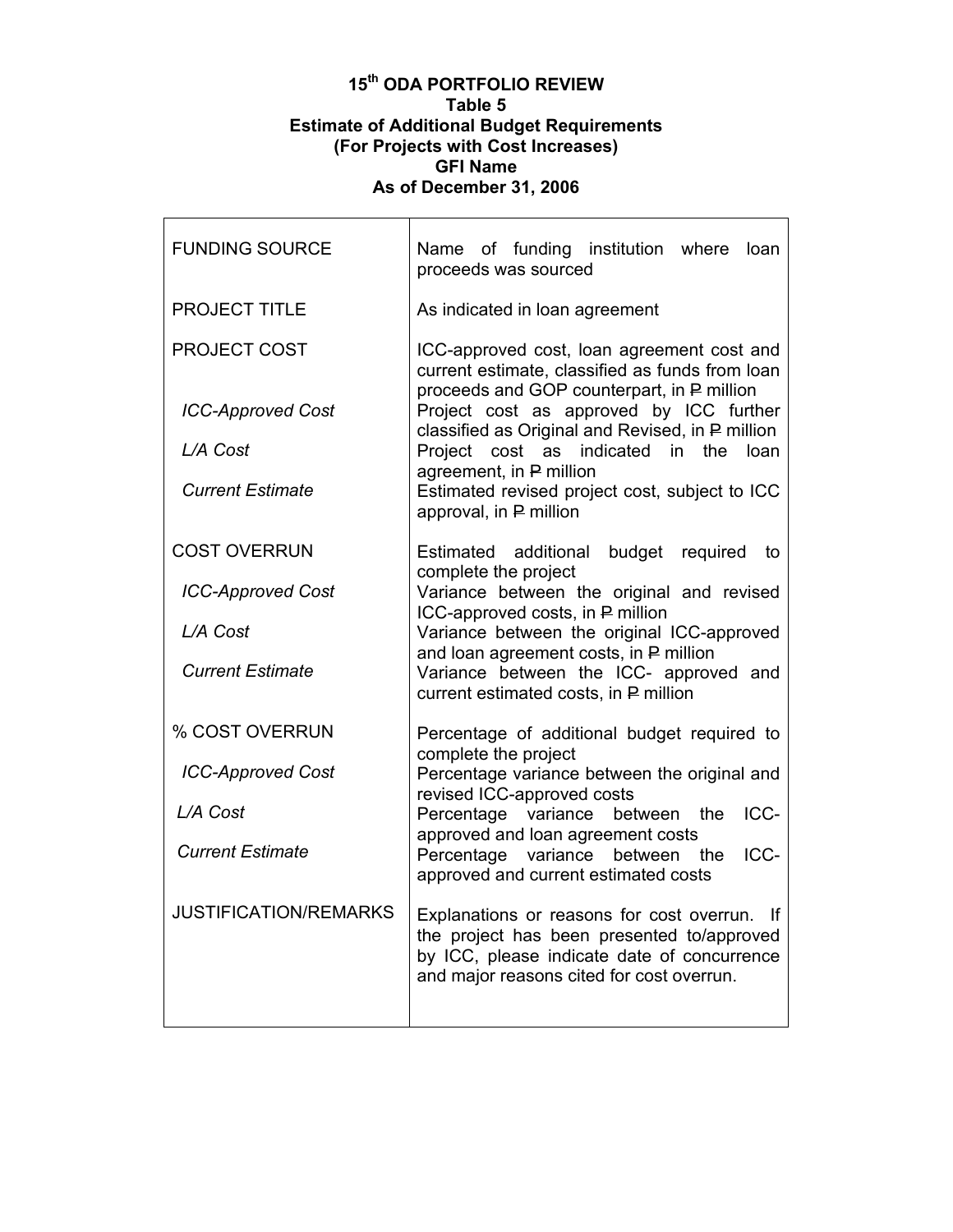## **15th ODA PORTFOLIO REVIEW Table 6 Problem Analysis of Projects GFI Name As of December 31, 2006**

г

| <b>PROJECT TITLE</b>                                            | As indicated in loan agreement                                                                                                                                                                                                                                                                                                                                                                                                                                                                                                                                               |
|-----------------------------------------------------------------|------------------------------------------------------------------------------------------------------------------------------------------------------------------------------------------------------------------------------------------------------------------------------------------------------------------------------------------------------------------------------------------------------------------------------------------------------------------------------------------------------------------------------------------------------------------------------|
| <b>OUTSTANDING</b><br><b>PROBLEMS</b>                           | Major issues/problems still outstanding<br>encountered during the pre-implementation<br>phase as well as in the implementation phase.<br>Provide more details on the type/nature of<br>problem, magnitude, as well as indication of<br>how long this problem had been existing.                                                                                                                                                                                                                                                                                              |
| REMARKS/ASSESSMENT<br><b>ACTION TAKEN/BEING</b><br><b>TAKEN</b> | Indicate probable cause of problems and the<br>steps taken/being taken in resolving past<br>problems. Also indicate date(s) when these<br>problems were resolved.<br>List down countermeasures underway or being<br>instituted by concerned unit(s), whether<br>individually or collectively to resolve the<br>identified problems. Indicate details of the<br>problem and its probable effect on the overall<br>project scope, implementation schedule and<br>Indicate also the names of other<br>cost.<br>agencies involved to facilitate early resolution<br>of problems. |
| <b>RECOMMENDATION/S</b>                                         | Outline the action plan necessary to resolve<br>any outstanding problem affecting the project.<br>Given the problems identified as outstanding,<br>indicate the probability of still meeting the<br>project objectives - low, moderate, high<br>probability, etc.                                                                                                                                                                                                                                                                                                            |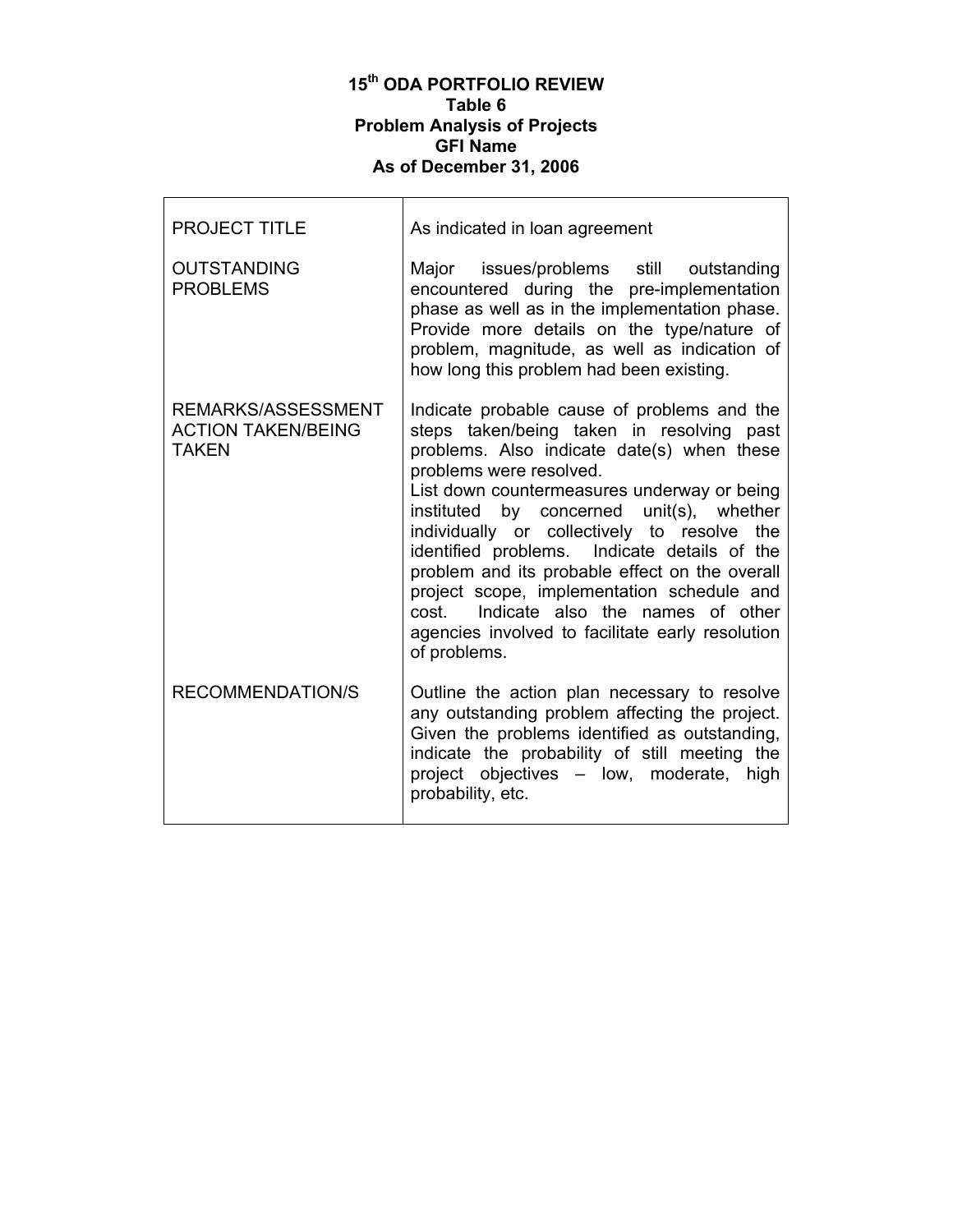### **15th ODA PORTFOLIO REVIEW TABLE 7 Projects with Possible Cancellations in CY 2007 and Beyond GFI Name As of December 31, 2006**

 $\mathsf{r}$ 

| <b>FUNDING SOURCE</b>                                                                  | Name of funding institution where loan proceeds was<br>sourced                                                                                                                                                                                |
|----------------------------------------------------------------------------------------|-----------------------------------------------------------------------------------------------------------------------------------------------------------------------------------------------------------------------------------------------|
| <b>PROJECT TITLE</b>                                                                   | As indicated in loan agreement                                                                                                                                                                                                                |
| <b>POSSIBLE LOAN</b><br><b>AMOUNT FOR</b><br><b>CANCELLATION IN</b><br>2007 AND BEYOND | Estimated portion of loan amount to be cancelled in<br>2007 and beyond, in \$million                                                                                                                                                          |
| <b>REASON/S FOR</b><br><b>CANCELLATION</b>                                             | Provide details on the reason(s) for cancellation.<br>Given the reasons identified which resulted in the<br>cancellation, indicate the probability of still meeting<br>the project objectives $-$ low, moderate,<br>high<br>probability, etc. |